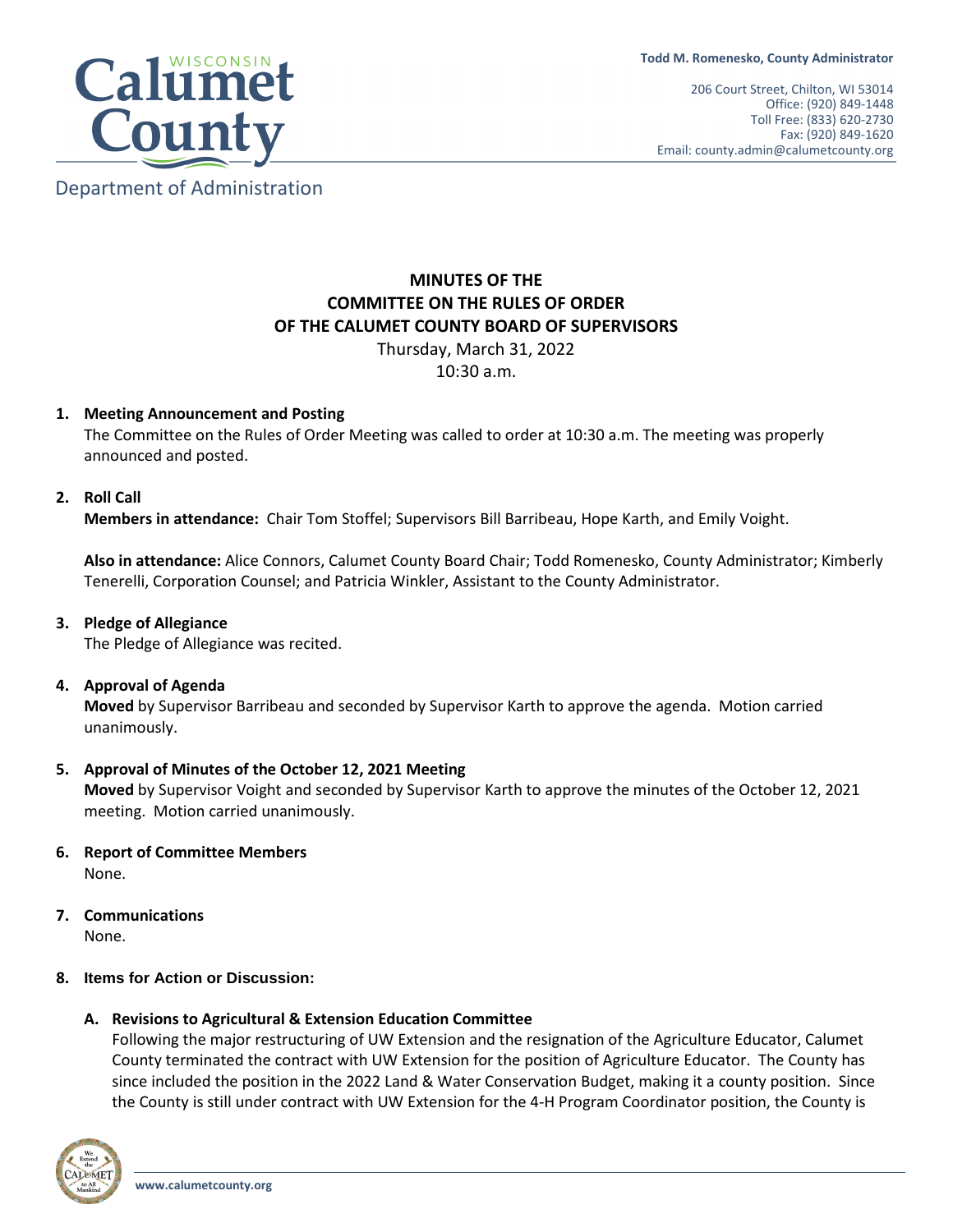required to have a committee to which the 4-H Program Coordinator reports, but it does not necessarily need to be the Agricultural & Extension Education Committee. The following draft of the membership, duties and responsibilities for an Extension Education Committee was reviewed by the committee and discussed.

# **AGRICULTURAL AND EXTENSION EDUCATION COMMITTEE**

- 1. Membership. The Agricultural and Extension Education Committee shall be comprised of five (5) two (2) County Board Supervisors, who may be members of the Land and Water Conservation-Committee. and three (3) members from the Calumet County community. One or two (1-2) of these community members should be a Calumet County youth in grades 9-11, one (1) of which is recommended to be a current Calumet County 4-H member. It is recommended that the adult community member(s) be a 4-H leader or someone interested in positive youth development and should not be a member for more than two (2) consecutive terms. The County Board Chair shall appoint members to the Committee for a two (2) year term, subject to confirmation of the County Board.
- 2. Duties and Responsibilities.
	- a. At the organizational meeting, the members shall elect a Chair and a Vice Chair from members of the Committee. The Recording Secretary shall be the County Clerk or designee of the County Clerk. The organizational meeting shall occur within 30 days of approval of the committee appointments.
	- b. Work with the University Extension Programsand the U.S. Department of Agriculture.
	- c. Review the current county Extension programs and identify potential programming needs throughout Calumet County.
	- **b.d.**Use information provided by the Calumet County 4-H Program Educator (e.g. membership data and geographic maps) to help develop an action plan to address access barriers/gaps to 4-H Program and expand access throughout Calumet County.
	- c. Review county dog damage claims and establish fair market values.
	- d<sub>re</sub>. Review Department annual budget and refer to the County Administrator for further action and review financial reports.
	- e.f. Theis Committee shall confer and have is an advisory Committee and not a policy making responsibilities for the Department Committee.

**Moved** by Supervisor Barribeau and seconded by Supervisor Voight to amend the revision in the membership section to read "youth in grades 8-11" instead of grades 9-11 and include the revision, as amended, in the Rules of Order to be presented for approval at the April 19, 2022 Organizational Meeting of the Calumet County Board. Motion carried unanimously.

# **B. Revisions to Glacierland Resource and Conservation Development Council**

The committee reviewed and discussed the following updates to Glacierland Resource and Conservation Development Council:

# **GLACIERLAND RESOURCE AND CONSERVATION & DEVELOPMENT COUNCIL (GRC&D)**

1. Membership. The Glacierland Resource and Conservation Development Council is comprised of the Counties of Brown, Calumet, Door, Fond du Lac, Kewaunee, Manitowoc, Oneida Indian Nation, Outagamie, Sheboygan and Winnebago. Each will appoint three (3) members and one (1) alternate. One (1) member shall be a County Board Supervisor and two (2) members will not be affiliated with County Government. The County Board Chair shall appoint one (1) members to the Council for a two (2) year term, subject to confirmation of the County Board.

These minutes HAVE NOT BEEN Approved by the Committee on the Rules of Order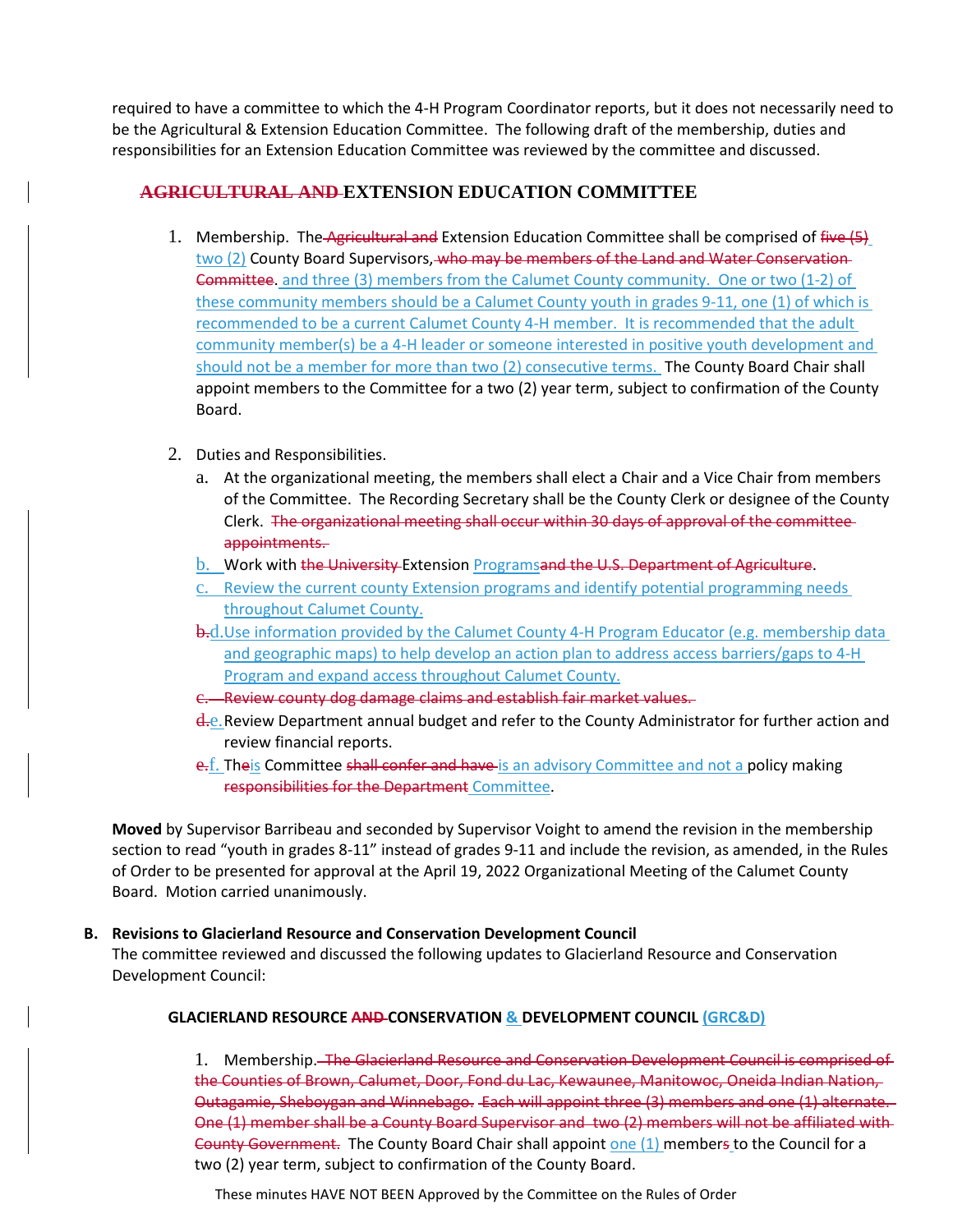- 2. Duties and Responsibilities.
	- a. This Council is an advisory Council and not a policy making Council.

b. An independent, non-profit, non-partisan incorporated group having, as its primary concern the social, environmental and economic needs of the area. To address these concerns and needs, this Council will key on the development and conservation of all natural resources to promote economic development and improve the quality of life. This is accomplished by bringing together various agencies, organizations and people to work on projects addressing issues of sustainability. Glacierland RC&D works with public and private landowners to promote sustainable practices, including regenerative agriculture, invasive species management, multiple-use forestry and water quality best management practices, along with providing grant-writing and fiscal agent services. The Council is organized within the meaning of Section 501 (c) (3) of the Internal Revenue Code.

**Moved** by Supervisor Barribeau and seconded by Supervisor Karth to amend the recommended revision by adding the phrase "who shall be a County Board Supervisor" to the membership section, and to include the revision, as amended, in the Rules of Order to be presented for approval at the April 19, 2022 Organizational Meeting of the Calumet County Board. Motion carried unanimously.

# **C. Increase Reimbursement Rate for Conservation Congress**

Committee reviewed and discussed a request to increase the reimbursement rate for Conservation Congress from \$250 to \$350. The reimbursement is used to help defray the cost of the Annual Conservation Congress Convention. The rate has not been changed for at least 10 years.

The following revision to the Rules was recommended:

G. Pursuant to Wisconsin State Statute 59.70(21) reimbursement of up to \$250\$350 will be provided to a member of the Conservation Congress to attend the Annual Conservation Congress Convention.

**Moved** by Supervisor Karth and seconded by Supervisor Voight to include the revision, as presented, in the Rules of Order to be presented for approval at the April 19, 2022 Organizational Meeting of the Calumet County Board. Motion carried unanimously.

## **D. Revisions to Rule X: Budgetary and Policy Responsibilities**

Committee reviewed and discussed the following revision:

## **RULE X: BUDGETARY AND POLICY RESPONSIBILITIES**

- A. New positions or permanent increases in part-time allocations to full-time status shall be approved through budget process pursuant to law and shall be presented to the Board in the form of a resolution. However, when the County Administrator determines that an unbudgeted position is necessary, regardless of the need for additional appropriationsand will create a budget increase in current or future years, a resolution for the unbudgeted position shall be approved by a majority vote of the Administrative Services Committee, and two-thirds (2/3rds) vote of the full County Board.\* All position resolutions shall have an approved position description attached to it and shall contain the following information:
	- 1. Position title
	- 2. Proposed classification
	- 3. Effective date
	- 4. Rationale for the position
	- 5. Identification of the state or federal mandates that may have caused the need

These minutes HAVE NOT BEEN Approved by the Committee on the Rules of Order